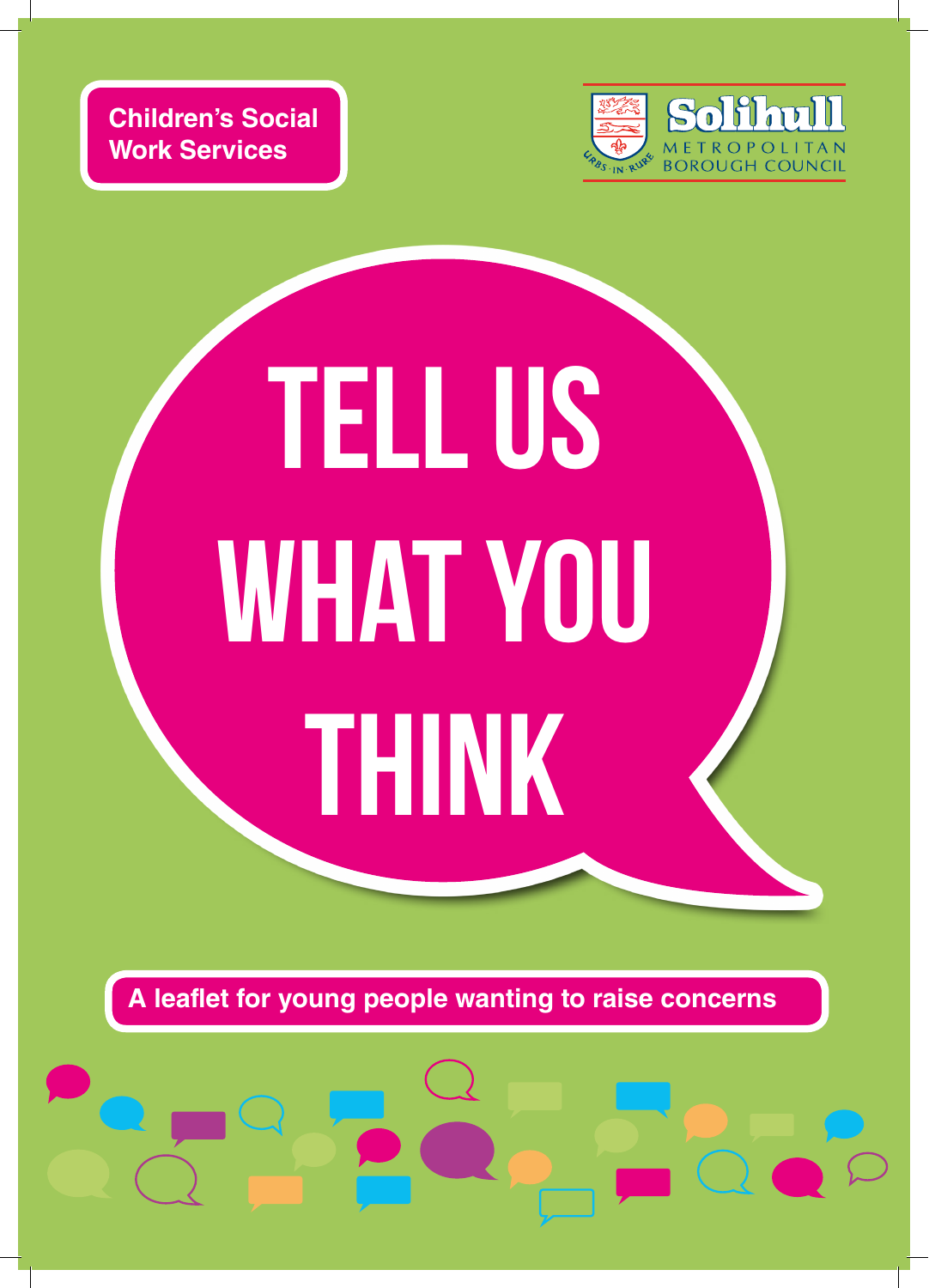Your complaints, compliments and comments are valuable to us, as they give us a chance to learn and help us improve our services for you.

## **Complaints**

- Are you unhapppy with the service you've received from us?
- Are you unhappy with the way a decision has been made?
- Have we taken too long to respond to you?
- Have people who work for the Council treated you in the correct way?
- Is there anything else you are not happy with?

# **Compliments**

- Have you received a really good service from us?
- If we have done something well, please let us know it may help others in the future if we share good ideas.

#### **Comments**

- Do you have any suggestions about how we could make our services better?
- Is there anything else you'd like to tell us about?

### **Other people you can talk to:**

- National Youth Advocacy Service : 0300 330 3131
- Childline: 0800 1111

### **How to contact us**

**Email:** candacomplaints@solihull.gov.uk

**Phone:** 0121 704 8296

**Letter:** Children and Adults Complaints, Solihull Council, Council House Manor Square, Solihull B91 3QB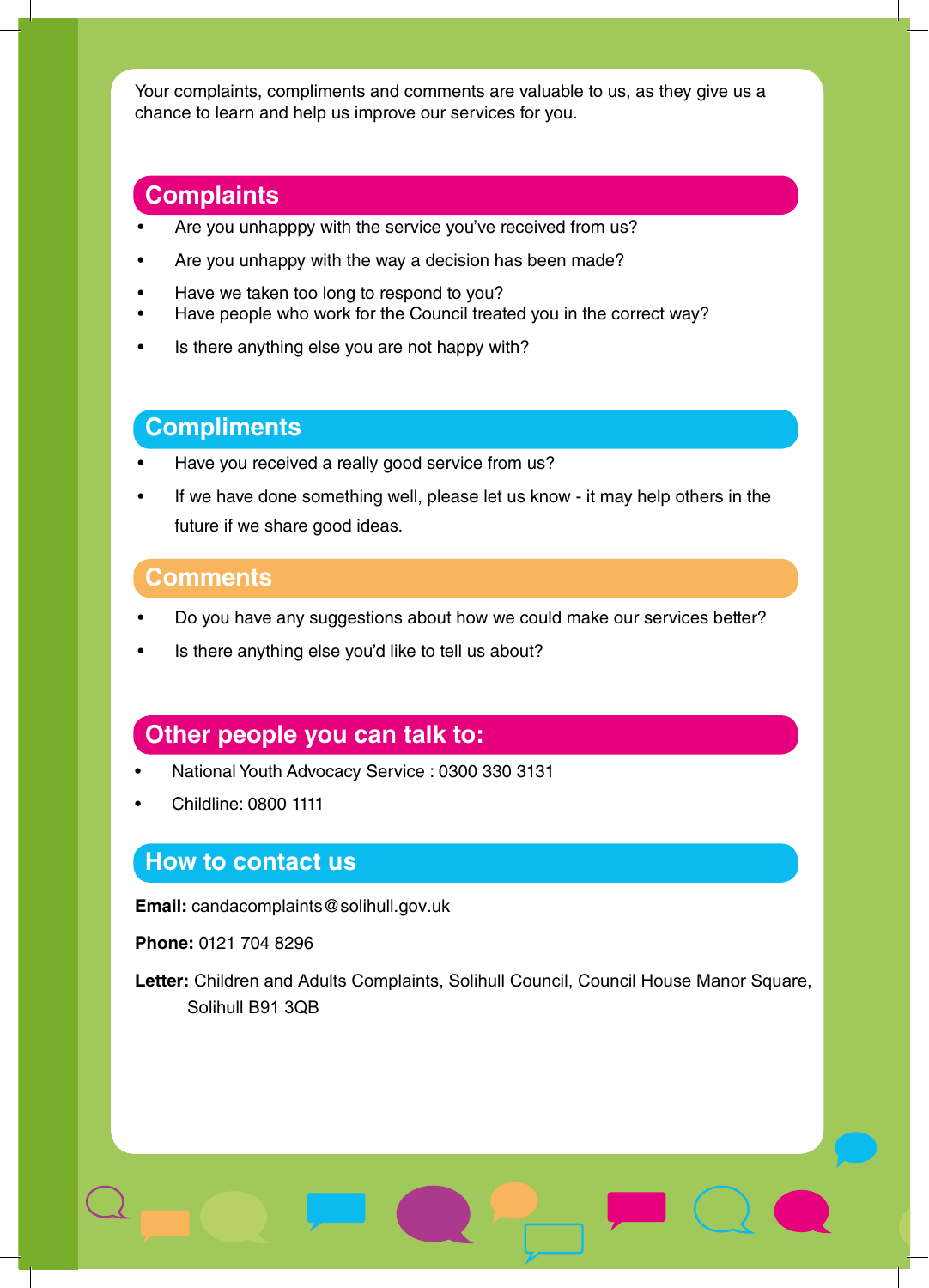#### **Data Protection**

The information you give to us will be used so that we can investigate your complaint. Any details you give us may be shared with other people who may be involved with your complaint, now and in the future. Sometimes, the law says this information may also be shared with other organisations we work with. Your personal details may be shared with other departments or teams in the Council to make sure the information we hold is correct and to find out about any other services that may be of interest to you.

I wish to make the following: (please tick one box)

Complaint  $\overline{O}$  Compliment  $\overline{O}$  Comment  $\overline{O}$ 



Please complete all details on this form and send it to

- Children and Adults Complaints Team, Solihull Council, Solihull, West Midlands, B91 3QB
- Or hand it in at any of the Solihull Council Connect walk-in centres for opening times go to our website at www.solihull.gov.uk/About-the-Council/Customer-services/walk-in-centres

If you need any further assistance or help to complete this form, please contact a member of the Children and Adults Complaints Team on 0121 704 8296.

| <b>Todays Date</b>                                                             |          |
|--------------------------------------------------------------------------------|----------|
| Your name                                                                      |          |
| <b>Address</b>                                                                 |          |
|                                                                                |          |
| Telephone number                                                               | Postcode |
| Email                                                                          |          |
| If you are writing on behalf of someone else, please give their details below. |          |
| Name                                                                           |          |
| <b>Address</b>                                                                 |          |
|                                                                                |          |
|                                                                                | Postcode |
| Telephone number                                                               |          |
| Relationship to you                                                            |          |
| Name of social worker (if known)                                               |          |
|                                                                                |          |
|                                                                                |          |